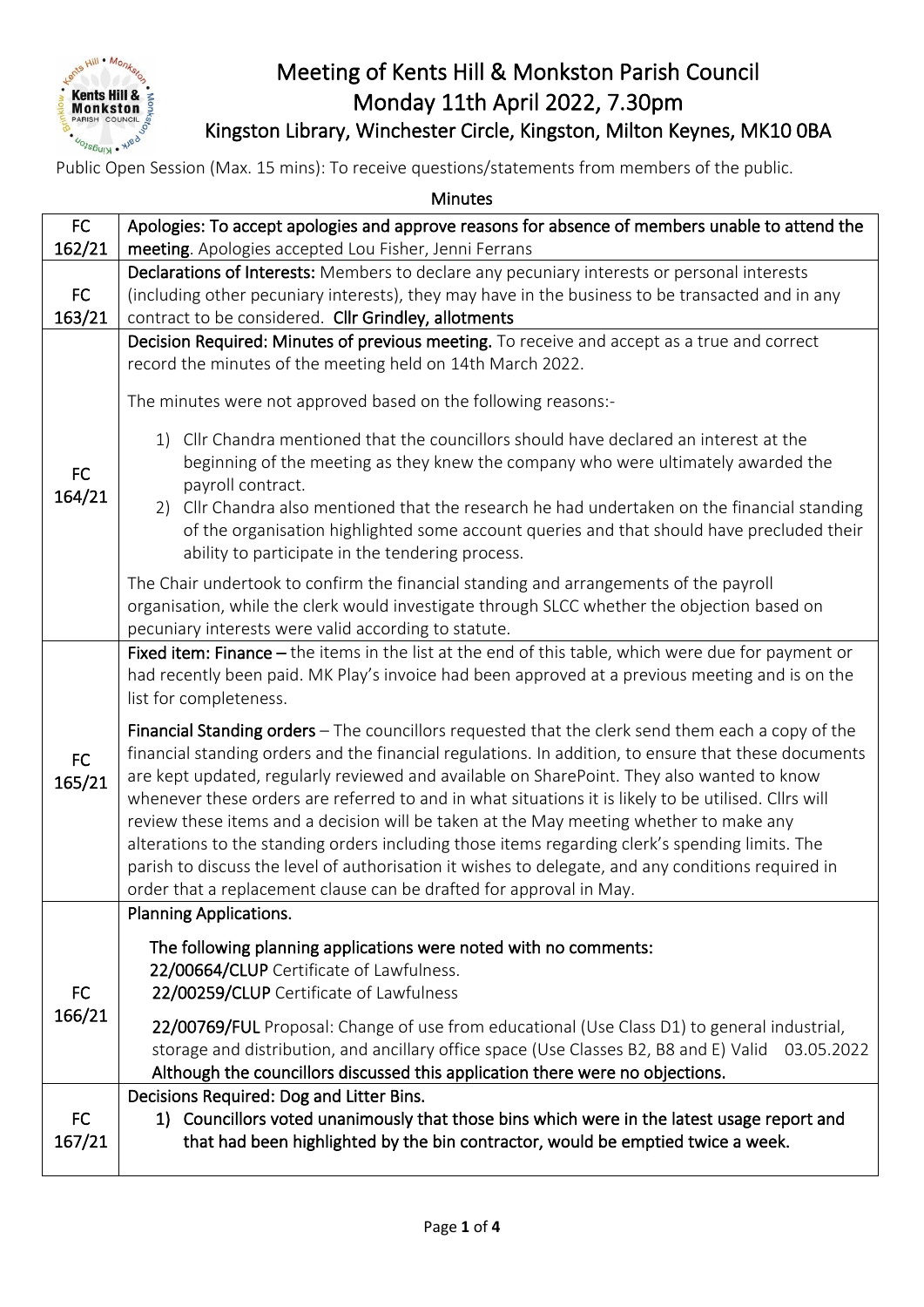|           | To consider emptying the bins by the Monkston Park shops and also the bins by the Kents<br>2)                                                              |
|-----------|------------------------------------------------------------------------------------------------------------------------------------------------------------|
|           | Hill Shops? Councillors voted to empty those bins belonging to MK Council and which were                                                                   |
|           | outside the 2 shops up to once a week. Clerk to liaise with MKC regarding the days, which                                                                  |
|           | their bins are emptied and also with our bin contractor and to gauge the feasibility of the                                                                |
|           | parish taking on this extra commitment where necessary. Clerk will also report the bins                                                                    |
|           | being full on the council's website for litter collection.                                                                                                 |
|           | Cllrs also mentioned two other issues:                                                                                                                     |
|           | 1) The Dog Bin at the back of Sweetlands Corner (D24) may need attention as it is often                                                                    |
|           | overflowing. Clerk will confirm this on the next parish visit.                                                                                             |
|           | 2) Bin L05 is missing the door cover - this is the bin on the northwest corner of Monkston                                                                 |
|           | leading to Oakgrove School. Clerk will confirm this on the next parish visit and will confirm                                                              |
|           | pricing of repairs/replacement for the next council meeting                                                                                                |
|           | Clerk will also confirm whether the two bins ordered from MYES have been installed.                                                                        |
|           | Fixed Item: Licencing Applications: No comments to any of the items in the list below.                                                                     |
| <b>FC</b> | 1) Street Trading Consent Renewal for Kents Hill Kebab                                                                                                     |
| 168/21    | Street Trading Consent - Renewal Daily Kebab Kingston<br>2)<br>And 4) Boroughwide Street Trading Consent - MK Ices (Reg EK09 XXE) and (Reg DG10 HCV)<br>3) |
| <b>FC</b> |                                                                                                                                                            |
| 169/21    | <b>Fixed Item: Consultations None-</b>                                                                                                                     |
|           | Decision Required: Casework during the election period                                                                                                     |
|           | Parishioner's casework, which is outside the scope of the Parish Council is normally passed to Cllr                                                        |
|           | Ferrans for referral to the ward team since she is both a parish councillor and a ward                                                                     |
|           | councillor. However Cllr Ferrans is a candidate in the current election.                                                                                   |
|           | Parish Council was asked to decide on the following. During the election period, when residents                                                            |
|           | requested assistance (casework), which is not the responsibility of the Parish Council, should their                                                       |
| <b>FC</b> | requests be referred either a) to the non-candidate sitting councillors or b) to all candidates during                                                     |
| 170/21    |                                                                                                                                                            |
|           | the election period.                                                                                                                                       |
|           | A decision was therefore unanimously taken in favour of option a) That casework be passed to the<br>non-candidate sitting councillors.                     |
|           |                                                                                                                                                            |
|           | Further to this, the Clerk has been tasked to collate casework that comes into the parish in order to                                                      |
|           | give councillors an idea of what sort of queries and requests are being put forward by residents                                                           |
|           | and how these requests are actioned or where they are being signposted to.                                                                                 |
|           | HR Items.                                                                                                                                                  |
|           | Decisions Required to approve Clerks' Leave from the 5 <sup>th</sup> May - 24 <sup>th</sup> May. All agreed                                                |
|           | An amendment to this agenda item regarding information that came in after the agenda had been                                                              |
|           | set. The clerk mentioned that he had only recently been informed that he has 2 extra days leave to                                                         |
|           | carry into the new leave year over and above the 5 that were contractually permitted. The chair                                                            |
| <b>FC</b> | was happy to authorise these 2 extra days leave to be carried forward. All councillors were in                                                             |
| 171/21    | favour of this.                                                                                                                                            |
|           | Following a successful appraisal review, the Chair of HR, together with the Chair are putting this<br>review to the council for approval.                  |
|           | That review along with the Clerks timesheets submitted over the last couple of months has                                                                  |
|           | highlighted that the workload is far greater than anticipated, so much so that the Council should                                                          |
|           | vote on the following changes to the Clerk's current employment:                                                                                           |
|           |                                                                                                                                                            |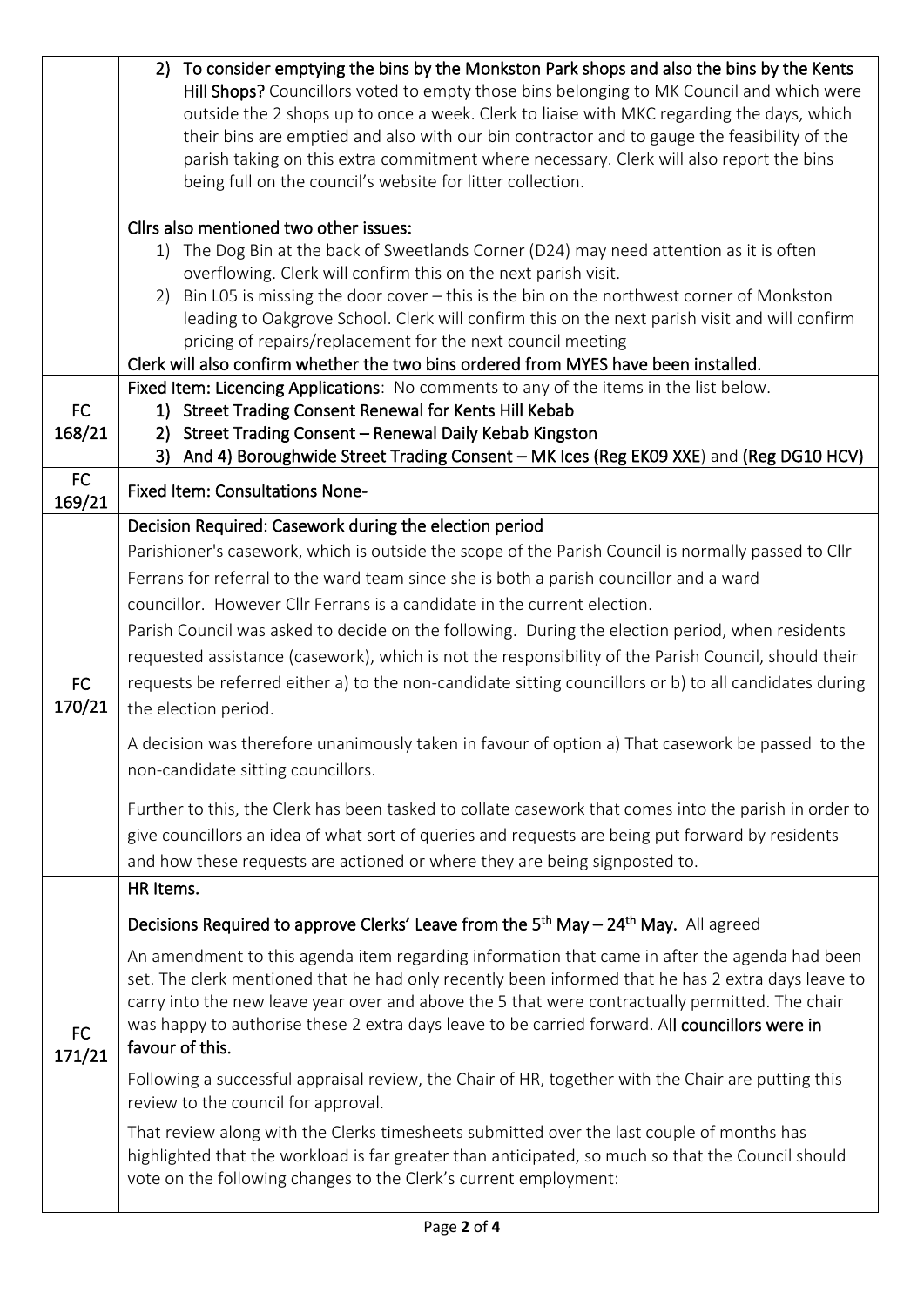|                     | The motion for the council to consider was as follows:                                                                                                                                                                                                                                                                                                                                                                                                                                                                                                                                                                                                              |
|---------------------|---------------------------------------------------------------------------------------------------------------------------------------------------------------------------------------------------------------------------------------------------------------------------------------------------------------------------------------------------------------------------------------------------------------------------------------------------------------------------------------------------------------------------------------------------------------------------------------------------------------------------------------------------------------------|
|                     | 1. The Clerks hours are to be revised from the current 25 hrs a week to 37 hrs a week.<br>Overtime is to be, where possible, limited to 3 hours max a week, or 12 hrs max per month<br>2.<br>Overtime, if required, to be approved by the Chair of HR and or the Chair of the Parish.<br>3.<br>4. Time sheets are to be provided on a weekly basis to HR.                                                                                                                                                                                                                                                                                                           |
|                     | This will be back dated from the 4 <sup>th</sup> April, which was a Monday and will make the process of<br>calculating the hours more straightforward.                                                                                                                                                                                                                                                                                                                                                                                                                                                                                                              |
|                     | In light of the good work carried out by the Clerk, a one off bonus payment of £300 to be made.<br>All the councillors voted in favour of these items.                                                                                                                                                                                                                                                                                                                                                                                                                                                                                                              |
|                     | Decision Required: Cover for Clerk<br><b>Decision</b> The Clerk is going to be absent for 14 working days from May $5th - 24th$ . These days do not<br>include time that is close to any parish council meetings. The decision was whether to arrange<br>Locum Cover or that the councillors share the day-to-day activities. The key items in progress at<br>this time of year are the financial year end, the 2 annual audits and the VAT rebate claim. The<br>allotments renewals have almost completed with no availability of allotments from the beginning<br>of May, therefore allotment queries requiring intervention will be the usual day-to-day issues. |
| <b>FC</b><br>172/21 | The councillors unanimously decided that seeing as all the pressing deadlines required the Clerk's<br>attention, the activities would be shared amongst the councillors and no Locum Clerk would be<br>needed.                                                                                                                                                                                                                                                                                                                                                                                                                                                      |
|                     | Therefore, the proposal was that the parish asks for volunteers among the Cllrs and the activity<br>schedule would be split along the following lines: -.                                                                                                                                                                                                                                                                                                                                                                                                                                                                                                           |
|                     | The Clerk will have the "Out of Office" response setup in Outlook, with the following messages: -<br>1) Issues with Bins Contact Cllr Dersley<br>2) Allotment queries contact Cllr Grindley<br>3) Jubilee and other events Contact Cllr Dersley<br>4) Other parish work contact Cllr Cox who will refer any other casework to non-standing<br>candidates see decision above<br>5) Payroll Issues contact Cllr Ferrans<br>6) Queries regarding financial matters contact a signatory– Cllrs Grindley, Ferrans and Cox                                                                                                                                                |
|                     | The Clerk will forward the parish email to selected councillors in the event that anything is not<br>covered, or needs urgent attention, this will include council consultations and communications.                                                                                                                                                                                                                                                                                                                                                                                                                                                                |
|                     | Allotments Working Group Decision Required. A vote on the amendments to the T&Cs - revised<br>document with updated terms and conditions has been made known. All Councillors voted in<br>favour of these amendments to the Allotment Terms and Conditions.                                                                                                                                                                                                                                                                                                                                                                                                         |
| FC<br>173/21        | A decision was also unanimously taken to delegate to the clerk and Cllrs JF and PG the task of<br>claiming as much S106 for allotments from the Kents Hill (and Monkston) development as possible.                                                                                                                                                                                                                                                                                                                                                                                                                                                                  |
|                     | The clerk was in the process of going through the archives in order to locate any invoices that<br>would substantiate the S106 refund.                                                                                                                                                                                                                                                                                                                                                                                                                                                                                                                              |
| FC174/<br>21        | Tree Appeal The 15 Small Crab Apple trees, which had been incorrectly despatched have been<br>planted by the Clerk in medium sized pots and will be delivered to Cllr Grindley for safe keeping<br>and planting in the parish where required and where approval has been given.                                                                                                                                                                                                                                                                                                                                                                                     |
| FC175/<br>21        | <b>Clerk and Councillor Updates:</b><br>Newsletter The Chair has undertaken to edit the forthcoming newsletter.                                                                                                                                                                                                                                                                                                                                                                                                                                                                                                                                                     |